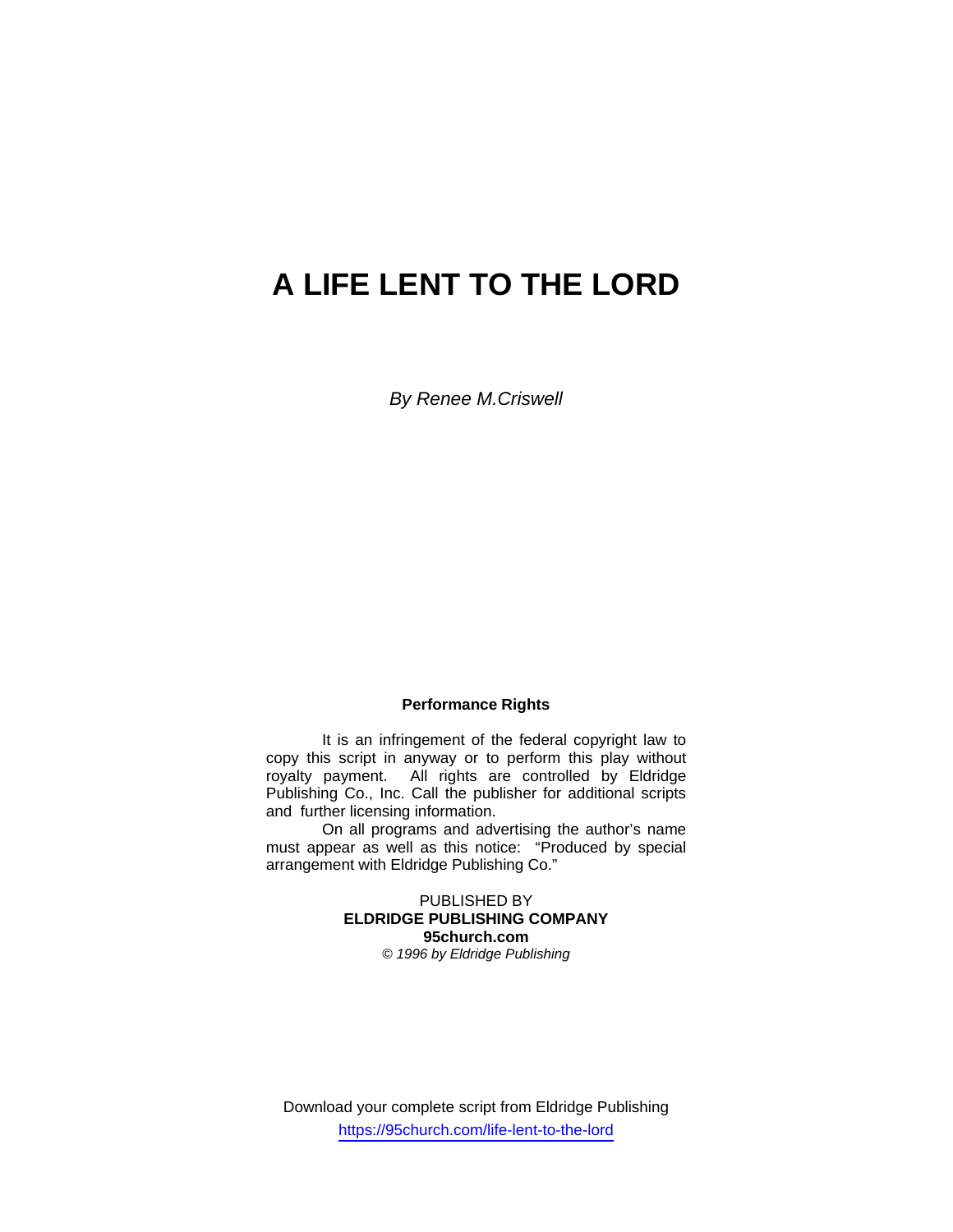*A Life Lent to the Lord - 2 -* 

# **DEDICATION**

This book has a two-fold dedication. First, to the Lord for blessing me and trusting me with this talent. I can write nothing without you, Lord, because until You touch them, they are simply words on a page. It's your breath that speaks life unto them and uses them to minister — all credit belongs to You.

And then to my husband, my beau, my kindred spirit  $-1$ dedicate this book. Your strength supports me, your love encourages me and your walk with the Lord inspires me as I seek to write what He wants written. With all my love - "for always."

> The Playwright Renee M. Criswell

#### **CONTENTS**

His Outstretched Arm A Life Lent To The Lord Oh, That I Might Know Where To Find Him The Secret of Silence Sing, Oh Barren Woman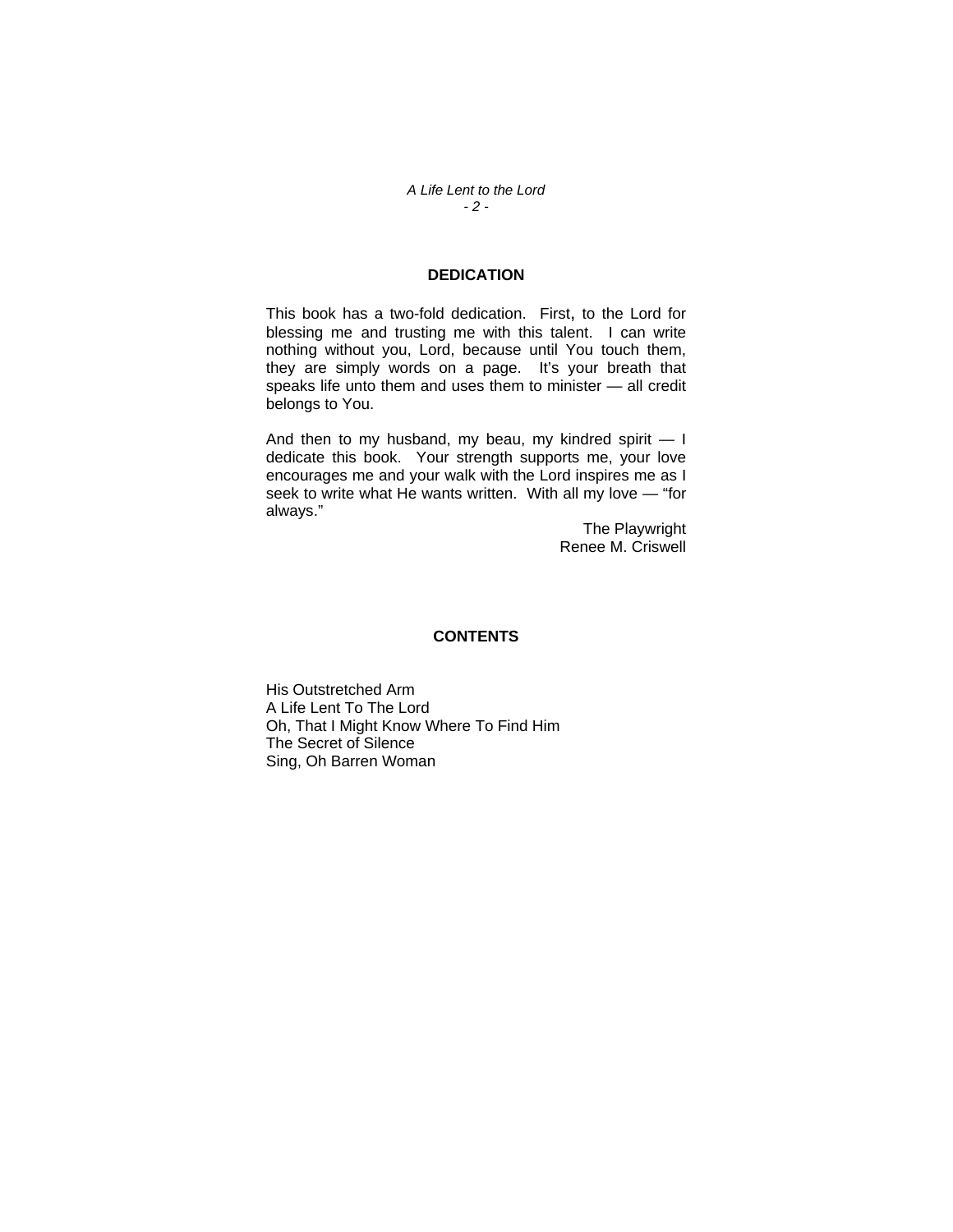*A Life Lent to the Lord - 3 -* 

# **HIS OUTSTRETCHED ARM**

#### **Cast of Characters**

## **ABIGAIL**

 An older woman. She's Peter's mother-in-law who was healed from a fever.

#### **TABITHA**

 An older woman. She was the "bent over" woman whom Jesus healed.

### **BERNICE**

 A middle-aged woman. She was the woman with the issue of blood whom Jesus healed.

#### **ANA**

 A young woman. She's a widow who is unable to cope with her grief.

**Costumes:** All women are dressed in a time-period tunic, overdrape and sandals.

TUNIC: Pullover ankle-length undergarment, with sleeves that reach elbow or wrist. (A woman's can be sleeveless.)

CLOAK: An ankle-length coat that is usually worn open. It can be sleeveless or have sleeves that extend to wrist.

GIRDLE: A fabric belt. A long scarf can be used for this accessory. It should be approximately 3 - 4 inches wide with the ends crossed in back, pinned and tucked in the sides.

OVERDRAPE: A piece of fabric that has large and full folds. A simple procedure for the drape is to place the end of the fabric at right shoulder. Pin underneath piece to tunic at left shoulder, drape fabric around back, side and stomach, bringing fabric over left shoulder with end hanging down back at ankle length. The second piece needs to be pinned also.

**Set:** The set has no specific requirements.

**Props:** Four chairs at CS. Mending for each woman *(It can either be on the chairs or in baskets by the chairs.)*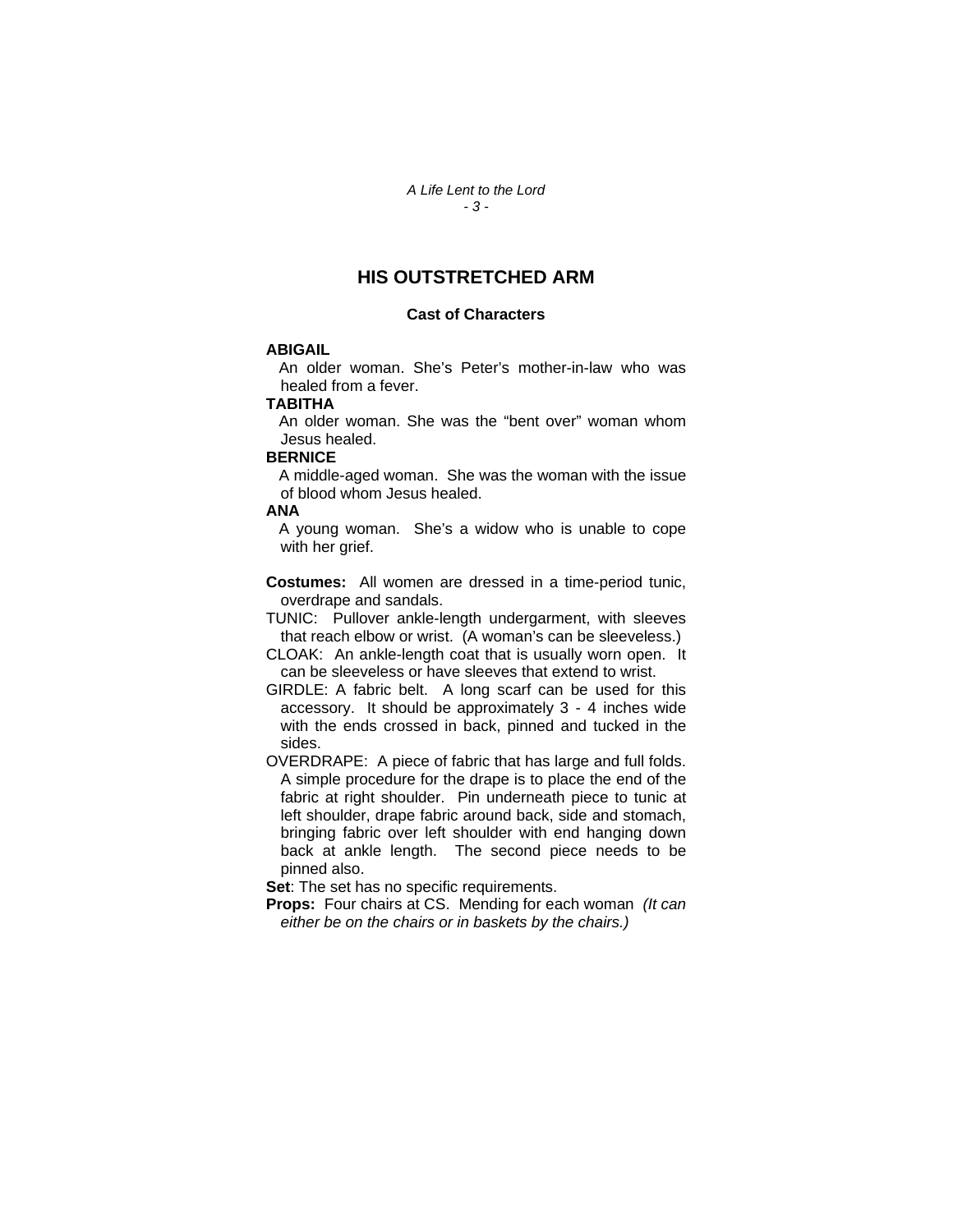*(AT RISE: LIGHTS up on CS where TABITHA, BERNICE and ANA are sitting, mending garments and laughing. ABIGAIL is standing.)* 

- ABIGAIL: *(Nervously looking around at EVERYONE)* Does anyone need anything? More date cakes? Water?
- TABITHA: *(Speaks with insistence)* Please, Abigail, sit down. *(Patting the empty chair next to HER)* After the large midday meal you served us, you think we can be hungry already?
- ABIGAIL:Well, *(Sighing as SHE sits down)* all right, but if you need anything...*(SHE picks up her mending.)*
- TABITHA: *(Laughing as SHE turns to ANA)* Now, Ana, you won't find it hard to believe that after Jesus healed her, Abigail got up and served a meal to everyone in the house!
- ANA: *(Looking at ABIGAIL)* Jesus healed you?
- ABIGAIL: Yes. *(Matter-of-factly)* He's healed all of us. ANA: From the same malady?
- ABIGAIL: *(Laughing)* Oh, no! Forgive me, my dear. I forgot that you've just arrived here and don't know the history that runs between us. Would you like to hear our stories?
- ANA: *(Nodding HER head yes)* Yes, I would.
- ABIGAIL: *(Threading HER needle)* As you know, I live with my daughter and her husband, Peter. One Friday morning as we were preparing for the Sabbath dinner, I began feeling sick. I tried to ignore it because I was looking forward to spending the evening with Peter, Andrew, James, John, and Jesus. I didn't want anything to spoil it. By the middle of the morning, though, I was so ill I had to go lie down. Within a short time the fever of malaria had taken over my body leaving me unable to get out of bed. *(ANA gasps, placing her hand over her mouth.)* When Jesus arrived at our home that afternoon, my friends and family told Him I was sick. Walking over to my bedside, He leaned down and gently touched my hand. Instantly, the fever was gone and I was completely healed. *(Looking at TABITHA)*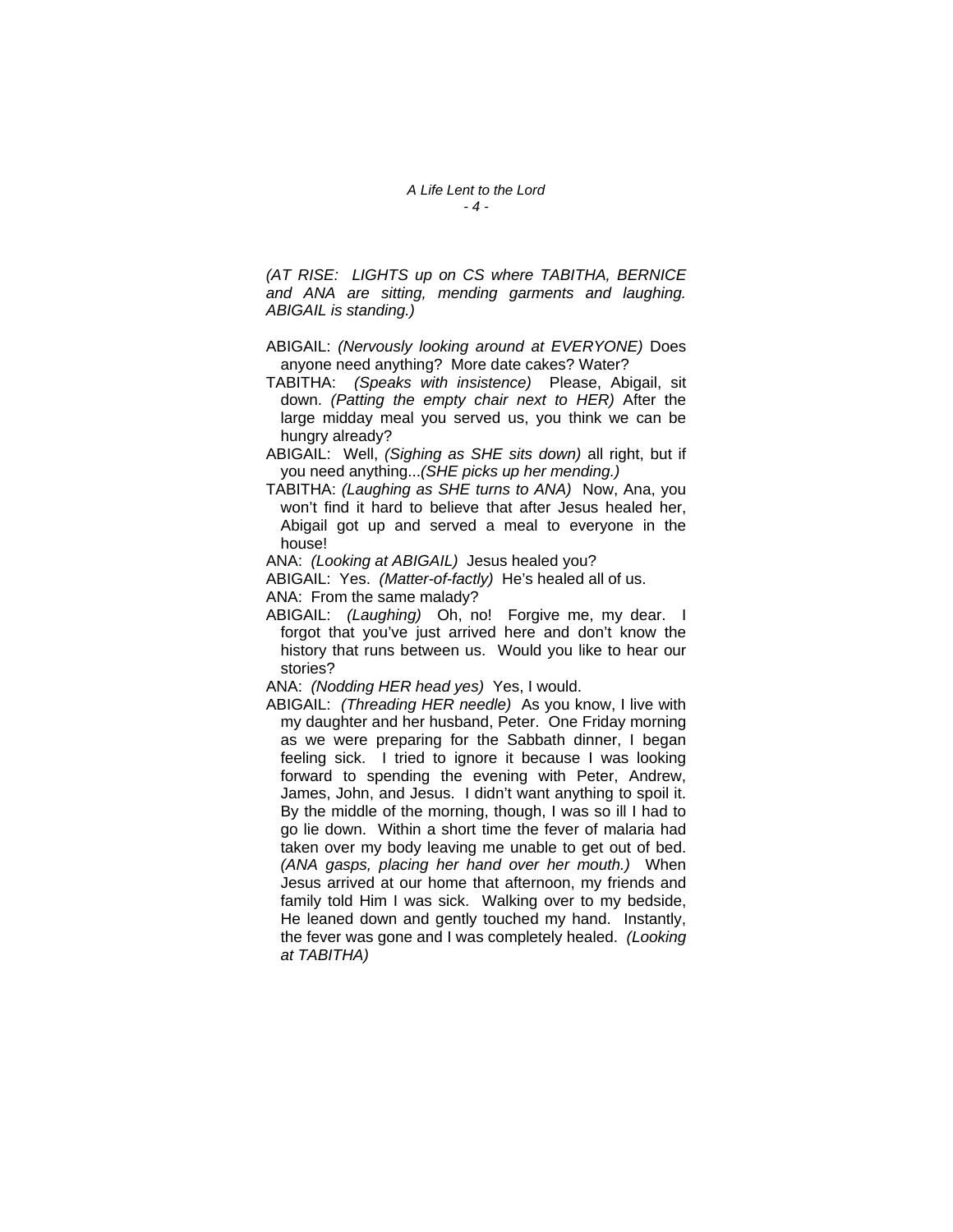*A Life Lent to the Lord - 5 -* 

- ABIGAIL: (*Continued.)* As Tabitha has already told you, I got up and began preparing and serving the Sabbath meal. I was grateful not only to the One who had healed me, but to the ones who had besought Him on my behalf. Now, Tabitha, tell Ana about your healing.
- TABITHA: *(Setting down HER mending)* For 18 years I was referred to as "the bent over woman" because I was almost completely bent in half with a crippled back. I couldn't walk without pain, and it was nearly impossible for me to look up.

ANA: Did you have any friends or family to help you?

TABITHA: No, I was alone. But I tried to fill that loneliness by keeping faith in God. So, every Sabbath I went to the synagogue to be taught and have my soul refreshed. On this particular Sabbath, I had heard that Jesus would be teaching. Though I knew He had performed miracles, I was not seeking one. I had learned to live with my pain. Expecting nothing from Him, you can imagine my surprise when, as I slowly shuffled in, I heard His voice gently saying, "Woman, you who are bent over, come near to me."

ABIGAIL: *(Smiling)* He always knows what we have need of before we ask.

TABITHA: *(Nodding HER head in agreement)* When I got down in front to meet Him, He said, "Woman, you are loosed from your infirmity." Then He laid His hands on me, and at once I stood up straight! Oh, praise be to God! *(Reaching over and grabbing ABIGAIL'S hand and raising the other in praise)* He had fulfilled the promise of Psalms 146:8 "The Lord raiseth them that are bowed down." I didn't care who was watching, or what they thought, I began giving thanks to the Almighty God for His healing power.

ANA: And you, Bernice, you too were healed?

BERNICE: Yes. After twelve years of hemorrhaging, I was nothing but bones, weak from the constant loss of blood, pale as a ghost, and penniless from spending everything I had on doctors.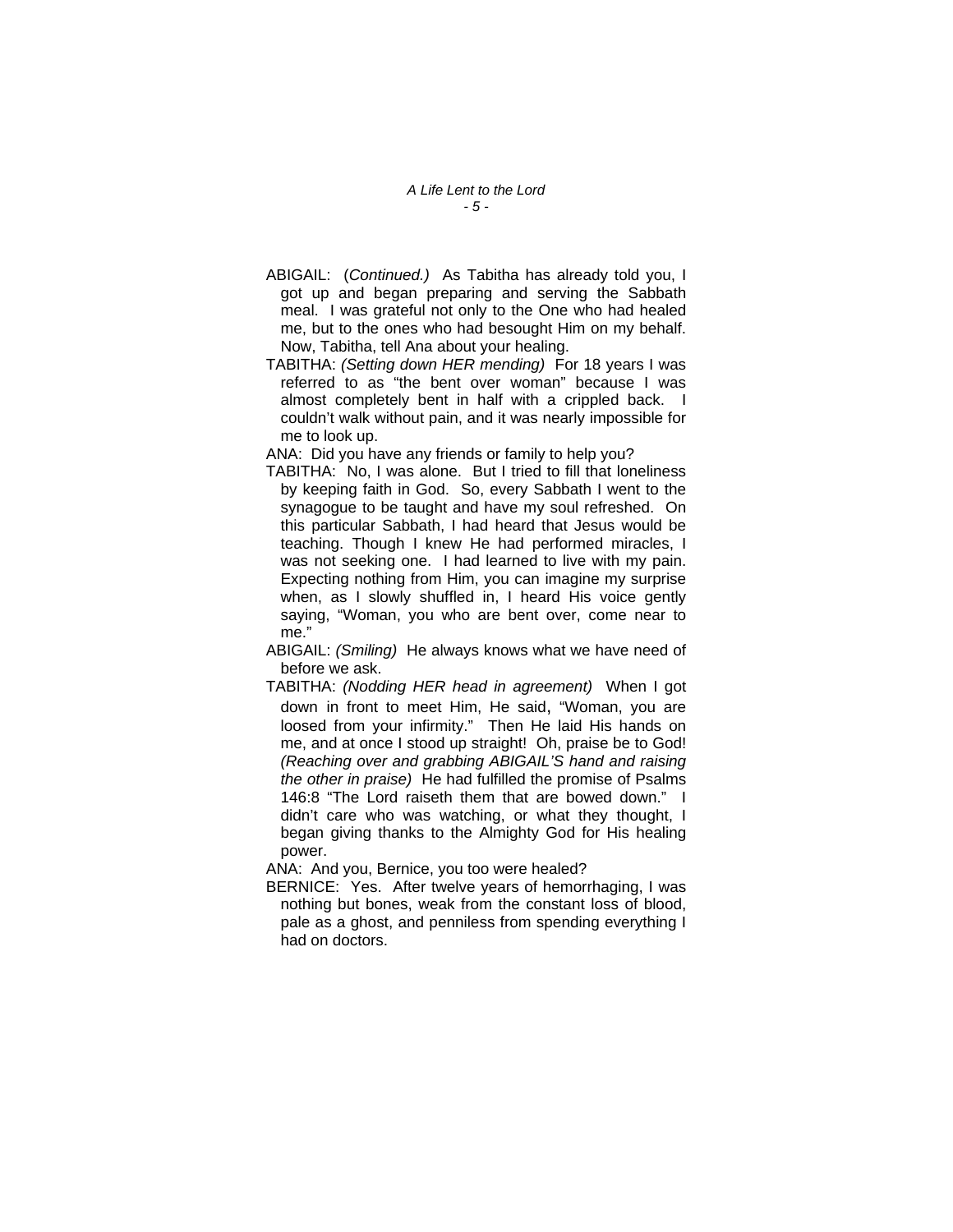BERNICE: (*Continued.)* The only thing left for me to do was prepare for death. Sadly, I knew I would die as I had lived — alone.

#### ANA: Why?

BERNICE: Because according to the law, I was considered unclean and forced to live a life set apart from everyone. My only hope was Jesus. I'd heard about Him, and believed that if I could get close enough to even touch a piece of His tunic, I'd be healed. One day, I got news that He was in Capernaum. With little strength left, I walked the few short miles into the city. Once there, it was not hard to find Him. The streets were crowded with people begging Jesus to heal them. As I pressed in through the crowd, I didn't beg or cry out, but stretched out my arm as far as I could. And as Jesus passed by, my hand caught the hem of His outer garment. At that moment, I felt strength return to my body, and I knew I had been healed! Then He stopped and turned around, almost looking directly at me. "Who touched me?" He asked. I was frightened of what He might say to me, but at the same time it was all I could do to hold in the excitement of my healing. *(Setting down HER mending and standing up)* Trembling, I approached Him. *(SHE takes a few steps and looks up, as if speaking to JESUS.)* "Master, I touched you." *(Looking around at the women)* After telling Him of my years of suffering, He said to me, "Daughter, your faith has made you well. Go in peace, and be healed of your affliction."

*(EVERYONE joins in praise, except ANA, who begins crying.)*

BERNICE: *(Crossing over to ANA and putting HER arm around her)* Ana, what's wrong? Are you not feeling well? ANA: *(Wiping HER tears with her cloth)* If only Jesus would touch me, like He touched each one of you.

TABITHA: What do you mean, child?